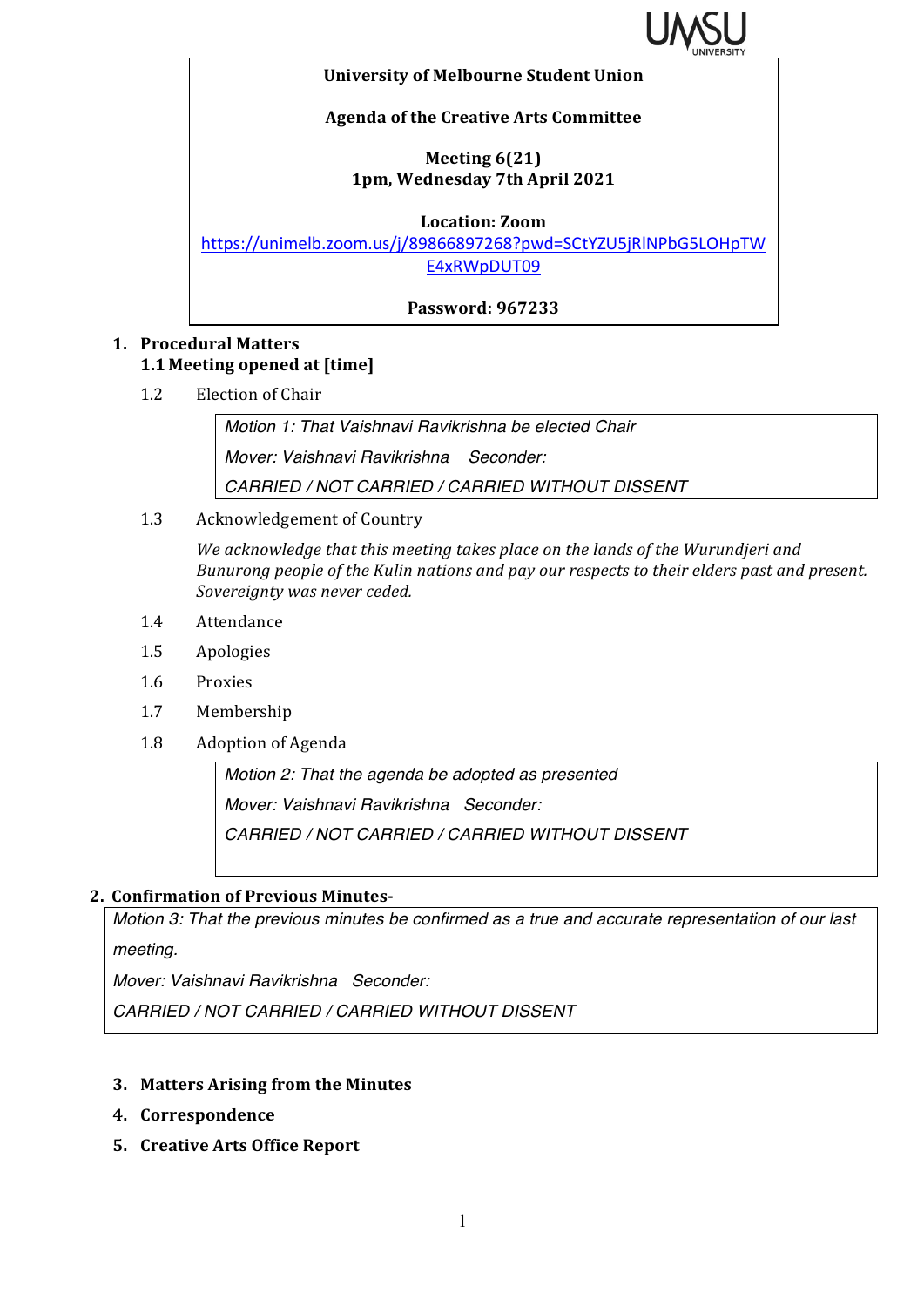## **6. Grant Applications**

| Applicant                                         | <b>Project Title</b>                        | <b>Artform</b>                                | <b>Amount</b><br><b>Requested</b> | <b>Attachments</b>                                                                                                                             |
|---------------------------------------------------|---------------------------------------------|-----------------------------------------------|-----------------------------------|------------------------------------------------------------------------------------------------------------------------------------------------|
| Lucy Head                                         | 'Summers<br>Gone' - EP                      | Music                                         | \$500.00                          | 1. Application<br>form                                                                                                                         |
| Chelsea<br>Hickman                                | No.13                                       | Durational<br>Performance/Contemporary<br>Art | \$410.25                          | 1. Application<br>form<br>Supporting<br>2.<br>material<br>(Artist CV,<br>Letters of<br>support x2,<br>invoices,<br>GPG T&Cs)                   |
| <b>Isabelle</b><br>Carney,<br><b>Bronte Locke</b> | The Clit<br><b>Notes</b>                    | Theatre                                       | \$500.00                          | 1.<br>Application<br>form<br>2.<br><b>Budget</b><br>Supporting<br>3.<br>material<br>(artist CVs,<br>Campari<br>House MICF<br><b>T&amp;Cs</b> ) |
| <b>Katie Zhang</b>                                | Drowning<br>Strength                        | Visual Art                                    | \$470.00                          | 1. Application<br>form                                                                                                                         |
| <b>Emily Simek</b>                                | Limber                                      | Installation, Sculpture,<br>Performance       | \$500.00                          | 1. Application<br>form<br>Supporting<br>2.<br>material<br>(Limber<br>info)                                                                     |
| Raisa<br>Mclean                                   | Dancing<br>backwards<br>on velour<br>velvet | Performance/exhibition/dance                  | \$500.00                          | 1. Application<br>form                                                                                                                         |
| Kitman<br>Yeung                                   | The Stone<br>Moon                           | Visual Art (digital illustration)             | \$500.00                          | 1. Application<br>form                                                                                                                         |
| Yundi Wang,<br><b>Evelyn Pohl</b>                 | Not a Musical                               | Visual and Sound exhibition                   | \$210.00                          | Application<br>1.<br>form                                                                                                                      |
| Jessie<br>Turner                                  | <b>Still Lives</b>                          | Photography/Exhibition                        | \$500.00                          | Application<br>1.<br>form                                                                                                                      |
| <b>Total</b>                                      |                                             |                                               | \$4,090.25                        |                                                                                                                                                |

### **7. Motions on Notice**